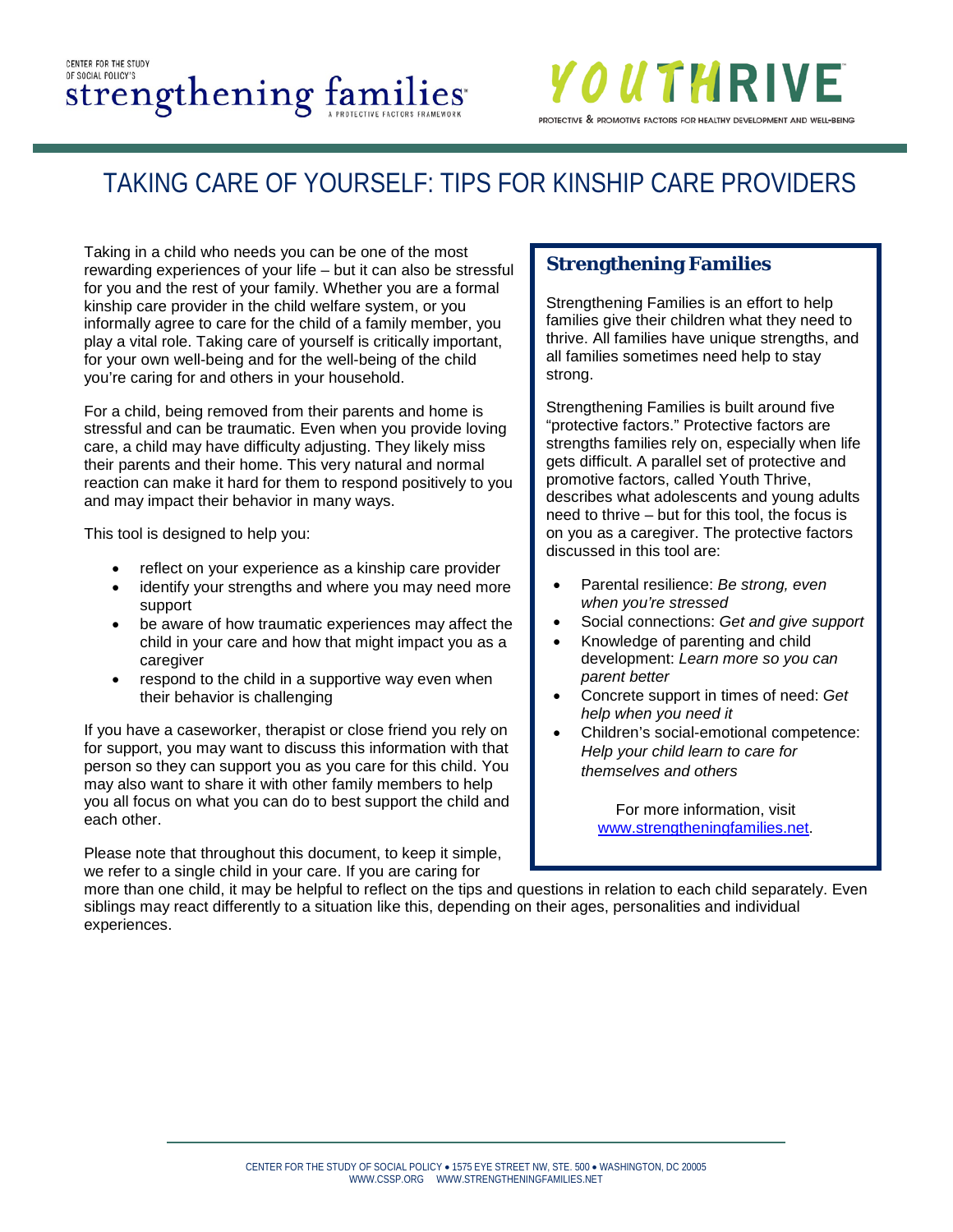

#### **Resilience:** *Be strong, even when you're stressed*

Resilience is the process of managing stress and functioning well even when things are difficult. Being resilient as a parent or caregiver means:

- Taking care of and feeling good about yourself
- Asking for help when you need it
- Being hopeful and preparing for the future
- Planning for what you will do in situations that are challenging for you and/or the child
- Not allowing stress to get in the way of providing loving care for the child
- Taking time to really enjoy the child and doing things you like to do together

The following questions help you think about your own resilience and how you can stay strong:

- 1. What helps you feel calm when things are stressful in your everyday life? Please list three small actions you can take to help yourself feel strong and calm. Can you make time to do these things on a regular basis?
- 2. What things really get under your skin as a parent? Make a plan for the things that you know have been stressful and might happen again. Think about the things this child might do differently from your other children and how you will respond.

3. Think back to other parenting or child care experiences you have had. What were some of the things you really enjoyed? Ask the child in your care about things they enjoy doing or would like to try. Building routines together around activities that you both enjoy is an important part of building a positive nurturing relationship.

**Trauma Tip:** It is easier to feel resilient in a parenting role when you get positive feedback from the child that what you do matters and the child feels loved. It may be hard for this child to give you that feedback at first. Don't get discouraged—it is understandable. They are likely scared and frightened. They may feel they are betraying their birth parent(s) if they let anyone else get close to them. It is very important for you to continue to provide loving care, even when the child can't let you know they want it or appreciate it. **Please remember to take care of yourself and remind yourself you are doing your best in a difficult situation.**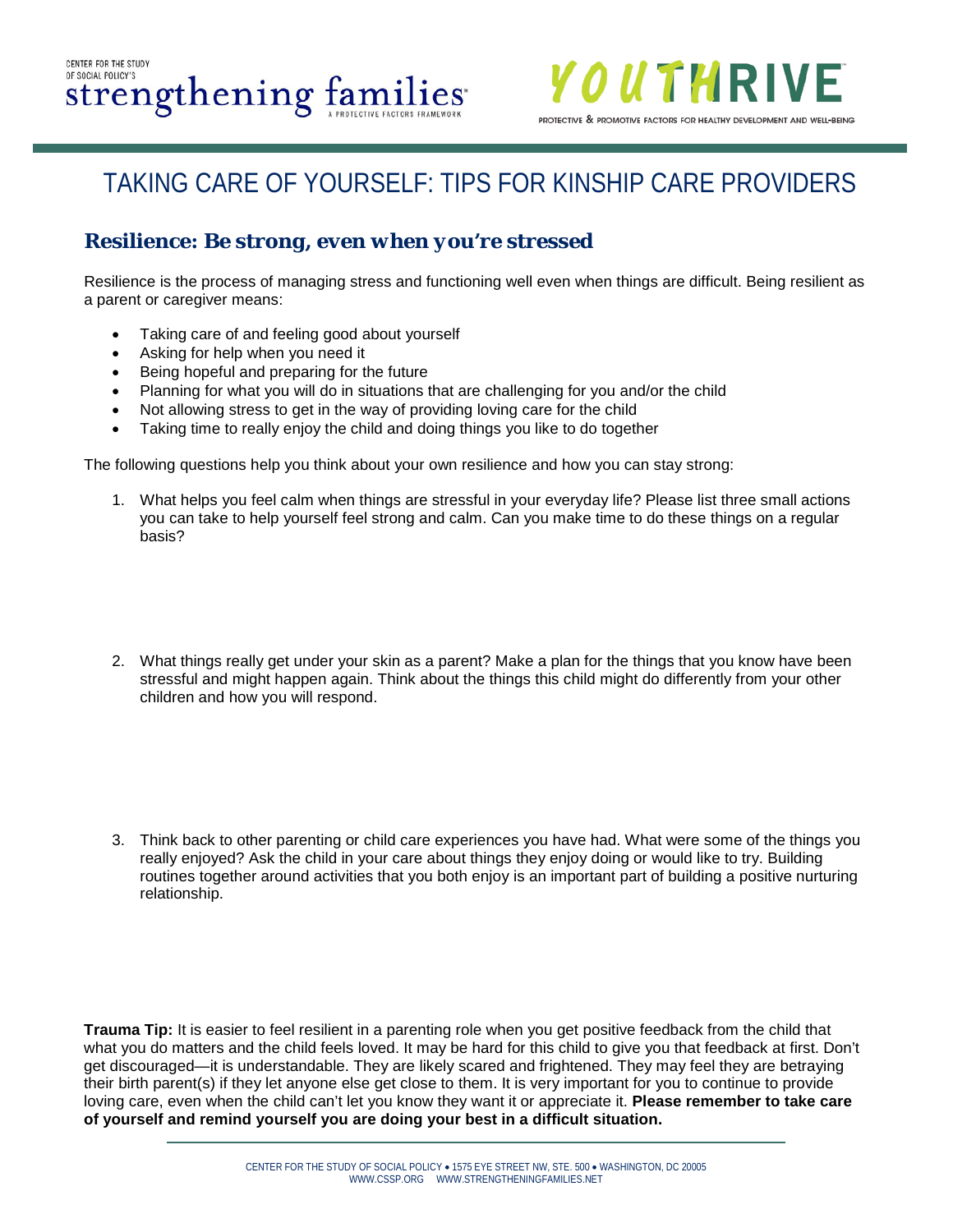

### **Social connections:** *Get and give support*

It's easier to handle parenting challenges when you have positive relationships with family, friends and neighbors. Having a network of caring people in your life helps you feel secure, confident and empowered – and this helps us all become better parents. Your social support network is an important asset, especially while you adjust to caring for this child. You can strengthen it by:

- Focusing on relationships where you feel respected and appreciated
- Accepting help from others and looking for opportunities to help them back
- Building your skills and comfort in reaching out to others, communicating, resolving conflict and doing all the other things that help to keep a friendship strong
- Building your network so you have multiple friends and connections to turn to in different situations and needs

Take a few moments to think about your social connections:

- 1. Who can you turn to for emotional support? Is there anyone who can provide back-up if you need child care or other help? Write their name(s) here. It may be helpful to reach out to them now and explain your situation so they can be prepared to help you.
- 2. Do you know other parents with a child around the same age as the child now in your care? It can be very helpful to reach out to parents with children the same age so you can plan playdates, set up carpools and make other practical arrangements. They can also be a helpful source of information if you have parenting, school or other issues.
- 3. Is it hard for you to reach out and make friends? If you have a caseworker, let them know if this is the case. You can also reach out to the child's teacher or doctor, or look up a family resource center to help you find a support group for foster parents, grandparents raising grandchildren, or kinship care providers. Many communities also have activities for parents and caregivers including Parent Café or Community Café. Having people to talk to who understand your situation will make things easier.
- 4. The important role you are playing can place a strain on your relationship with the birth parent and in the extended family if there are conflicting opinions about the child's placement or care. When conflicts arise, try to keep the focus on the child's well-being. No one needs to "take sides" if everyone is focused on what is best for the child. You may want to ask your caseworker, clergy or other trusted person to mediate conflicts and help resolve problems in child's best interest.
- 5. If you are married, this transition in your family will likely put a strain on the marriage as well. Talk with your spouse about the expectations and concerns you each have. Plan for how you will manage the additional stress and continue to make time to nurture your relationship.

**Trauma Tip:** Children who experience traumatic or stressful events often exhibit challenging behavior. This can be hard for you, of course, and can be particularly tough when you and the child are in social situations. It may be helpful to let those close to you know that the child is going through a stressful and traumatic time so they can join you in being supportive and non-judgmental even in the face of challenging behavior.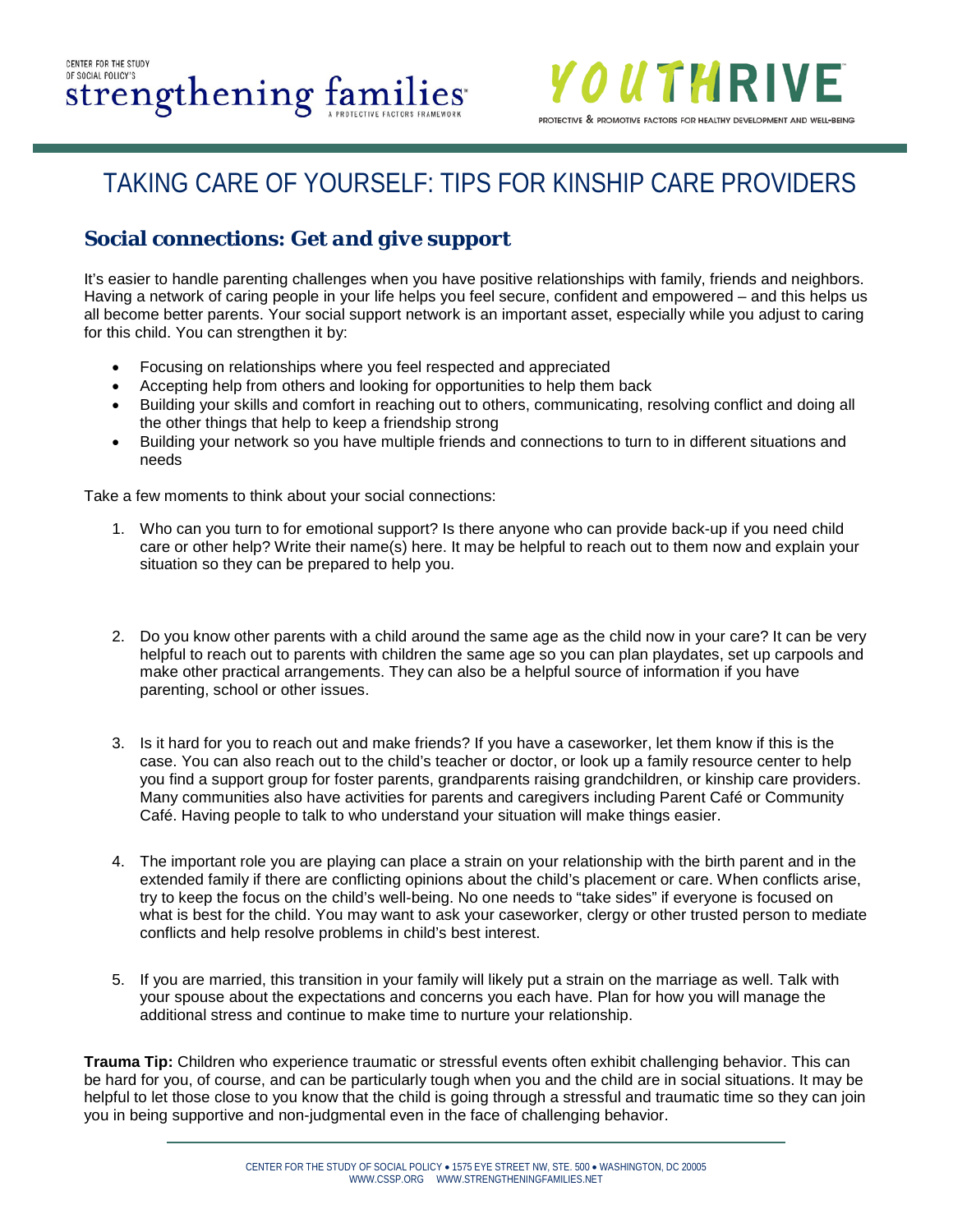

#### **Knowledge of parenting and child development:** *Learn more so you can parent better*

Knowing what to expect makes taking care of a child a lot easier. Child development follows general patterns and there are many good sources of information that can help you if you are running into challenges. Providing the best care possible for this child may require you to learn and use some new techniques, because of this child's unique personality and experiences. Knowledge of parenting and child development helps you:

- Know what to expect as a child grows and develops
- Understand what children and youth need to help them learn and thrive
- Use new skills to help your child be happy and healthy
- Recognize a child's unique needs, strengths and interests
- Understand how to respond in a positive and effective way when a child misbehaves

Think about the following questions as you consider your own knowledge of parenting and child development:

- 1. Where can you go to get parenting information? There are many good sources of information, including your caseworker or the child's teachers or pediatrician. The web is also a good source – but the quality of online parenting information varies. Some reliable sources include: the Centers for Disease Control and Prevention [\(http://www.cdc.gov/parents/\)](http://www.cdc.gov/parents/); for infants and toddlers, Zero to Three [\(http://www.zerotothree.org/\)](http://www.zerotothree.org/); and, for children and youth who have had traumatic experiences, the National Child Traumatic Stress Network [\(http://www.nctsn.org/resources/audiences/parents-caregivers\)](http://www.nctsn.org/resources/audiences/parents-caregivers).
- 2. When you observe other parents with children the same age as the child in your care, what do you like about the way they parent? What have you observed that seems effective? What things do you want to do differently?
- 3. If you have parented before, what do you remember about the time when your child was this age? What were your favorite things about this age, and what did you find challenging? Make time for the positives, and start researching any challenging issues now so you can be prepared.

**Trauma Tip:** While it is important to understand typical behavior, it is also important to remember that when children experience stress or trauma they can also exhibit behaviors that are not typical, including regressing to earlier stages of development. It is important for you to understand trauma and how it impacts development. The following guide was written for those caring for a child who may have experienced child abuse or neglect: [http://www.fosteringperspectives.org/fp\\_v10n1/Kennedy&Bennett.pdf.](http://www.fosteringperspectives.org/fp_v10n1/Kennedy&Bennett.pdf)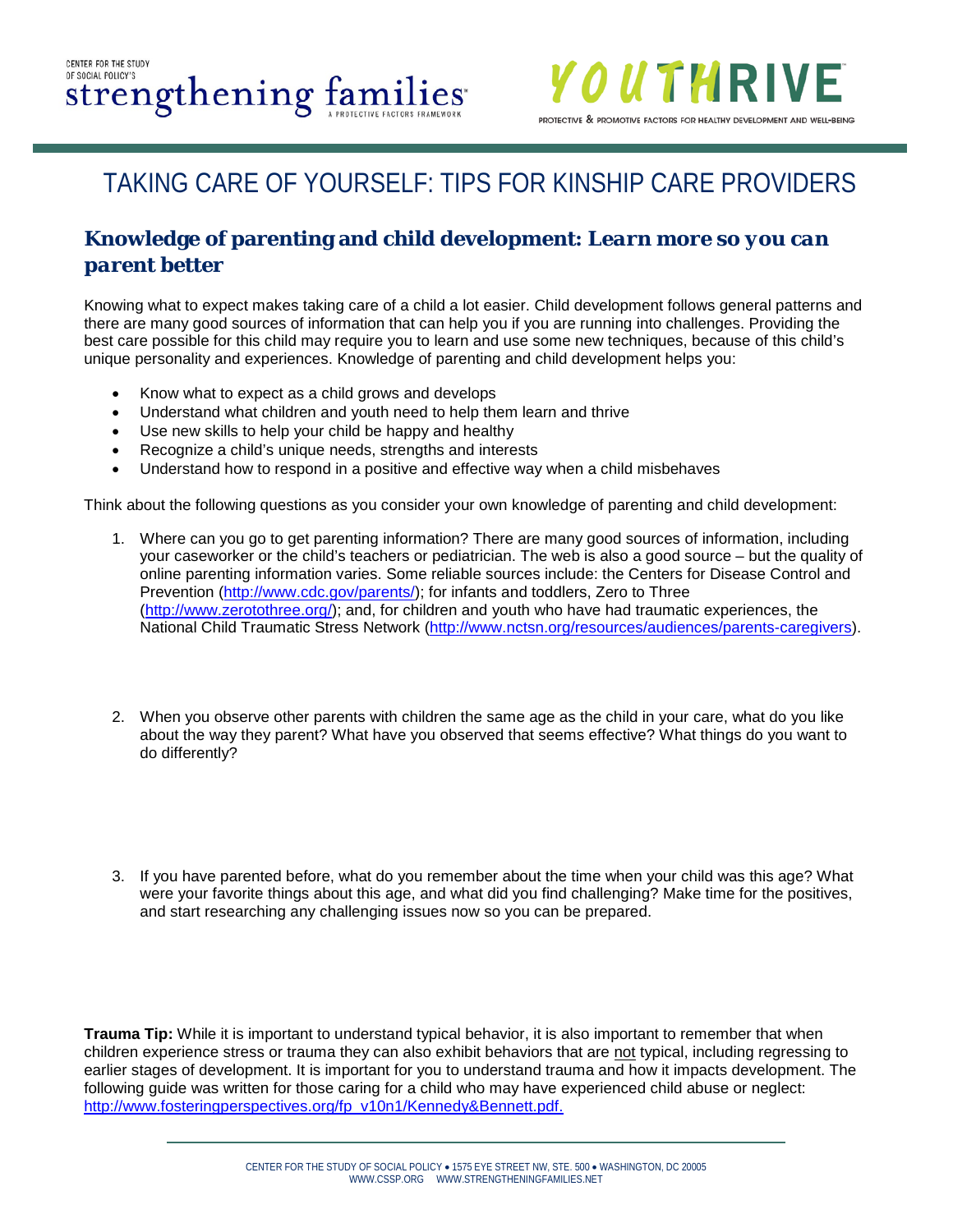

### **Concrete support in times of need:** *Get help when you need it*

All families go through tough times and need help at times from their extended families, friends, faith community or other community services. This is a time when your family may need more support. Knowing where to get help in the community can make things a lot easier. It is important to be able to:

- Know what help is available
- Ask for help when you need it such as financial help, a break from work or home responsibilities or therapy for yourself, a child or another family member
- Get what you need to keep your family healthy and safe
- Help others when possible

In terms of concrete supports:

- 1. Caring for an additional child can put a strain on your family budget. Are there things that already put a financial stress or burden on your family? Make sure to discuss any existing or expected financial costs and challenges with your caseworker, if you have one, or with someone you trust in the community. They may know of resources or benefits you may be eligible for. If you don't have someone to ask about these things, find out if your community has 2-1-1 service (through your local United Way) or call a local child care resource and referral agency.
- 2. Does the child in your care need specific types of supports or services? Find out through conversations with the birth parent (if possible), your caseworker (if you have one) and/or the child's pediatrician, child care provider or school.
- 3. Are you nervous about asking for help or support? You may be used to being the one who others come to for help – and you are certainly doing a lot to help the child in your care right now. But all families have times when they are the ones who need to ask for help. Think about what you can do to feel comfortable asking for support, and practice how you will ask for what you need.

**Trauma Tip:** Keep an eye out for whether or not the child is exhibiting signs of trauma. If you have concerns, discuss with a professional (such as your caseworker, child care provider/teacher or doctor). They may be able to connect you and the child to mental health services and other supports. Responding as soon as possible to any trauma the child experienced is the best way to help them recover.